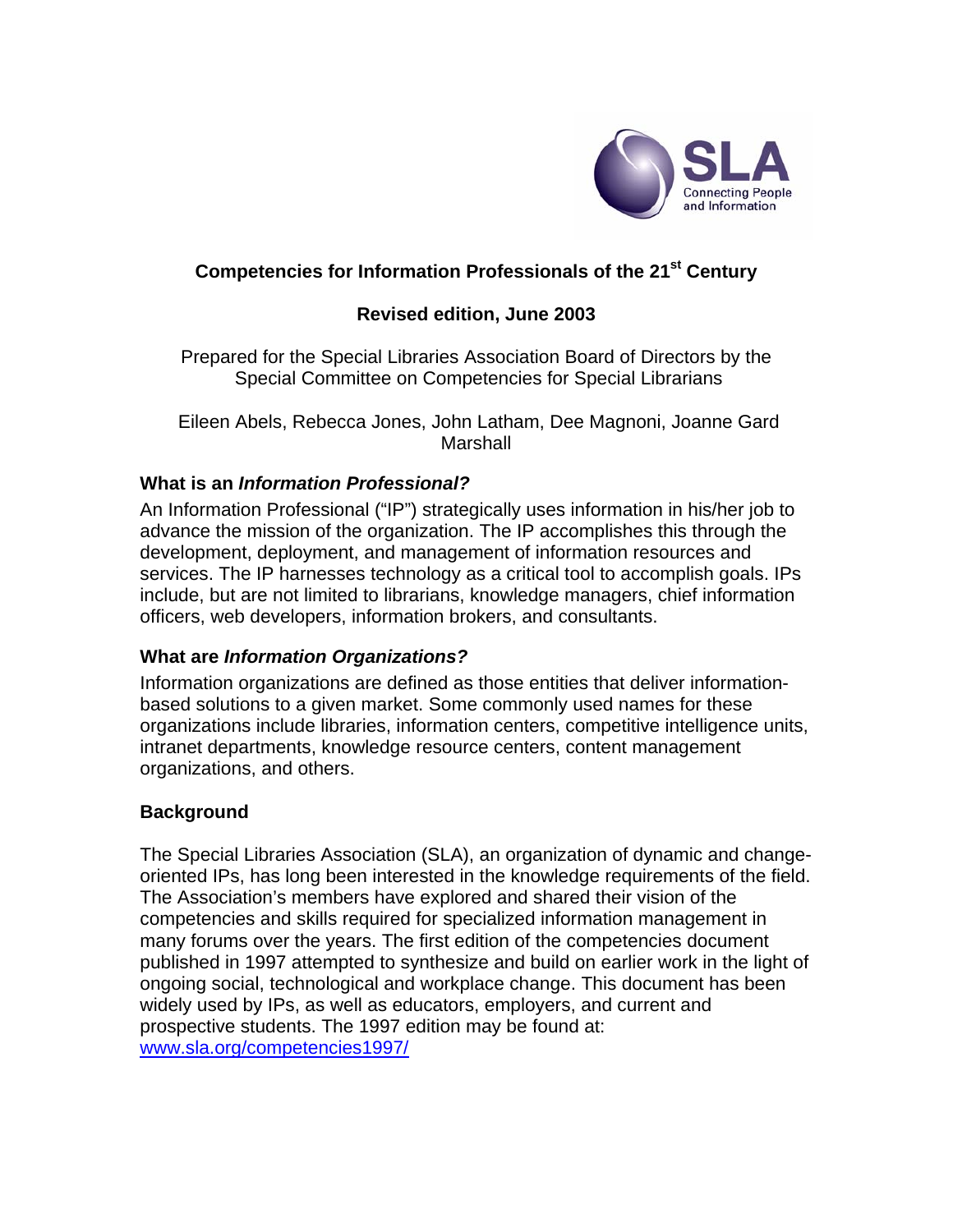In preparation for the 2003 revision, the committee discussed the latest trends and reviewed other competency documents in peer industries. SLA's revised research statement, **Putting OUR Knowledge to Work**, with its emphasis on evidence-based practice, was also found to be highly relevant. Evidence-based practice involves consciously and consistently making professional-level decisions that are based on the strongest evidence from research and best practice about what would work best for our clients. The research statement is recommended as a companion document to the competencies. The SLA research statement may be found at [www.sla.org/researchstatement/](http://www.sla.org/researchstatement/)

In the information and knowledge age, specialists in information management are essential – they provide the competitive edge for the knowledge-based organization by responding with a sense of urgency to critical information needs. Information, both internally and externally produced, is the lifeblood of the knowledge-based organization and essential for innovation and continuing learning. Information sharing is also essential for any organization that is attempting to understand and manage its intellectual capital, often in a global context. IPs play a unique role in gathering, organizing and coordinating access to the best available information sources for the organization as a whole. They are also leaders in devising and implementing standards for the ethical and appropriate use of information.

If IPs did not exist they would be reinvented as organizations struggle to gain control over ever-increasing amounts of information in multiple storage formats. The astounding growth of the Internet and the rise of electronic communications and storage media generally have transformed our work and personal lives. Information overload is a growing problem and IPs are needed more than ever to quality filter and provide needed information in an actionable form. In order to fulfil their purpose, IPs require two types of competencies:

**Professional Competencies** relate to the practitioner's knowledge of information resources, access, technology and management, and the ability to use this knowledge as a basis for providing the highest quality information services. There are four major competencies, each augmented with specific skills:

- A. Managing Information Organizations
- B. Managing Information Resources
- C. Managing Information Services
- D. Applying Information Tools and Technologies

Applied scenarios illustrate many of the myriad roles and responsibilities that IPs perform in organizations of all types.

**Personal Competencies** represent a set of attitudes, skills and values that enable practitioners to work effectively and contribute positively to their organizations, clients and profession. These competencies range from being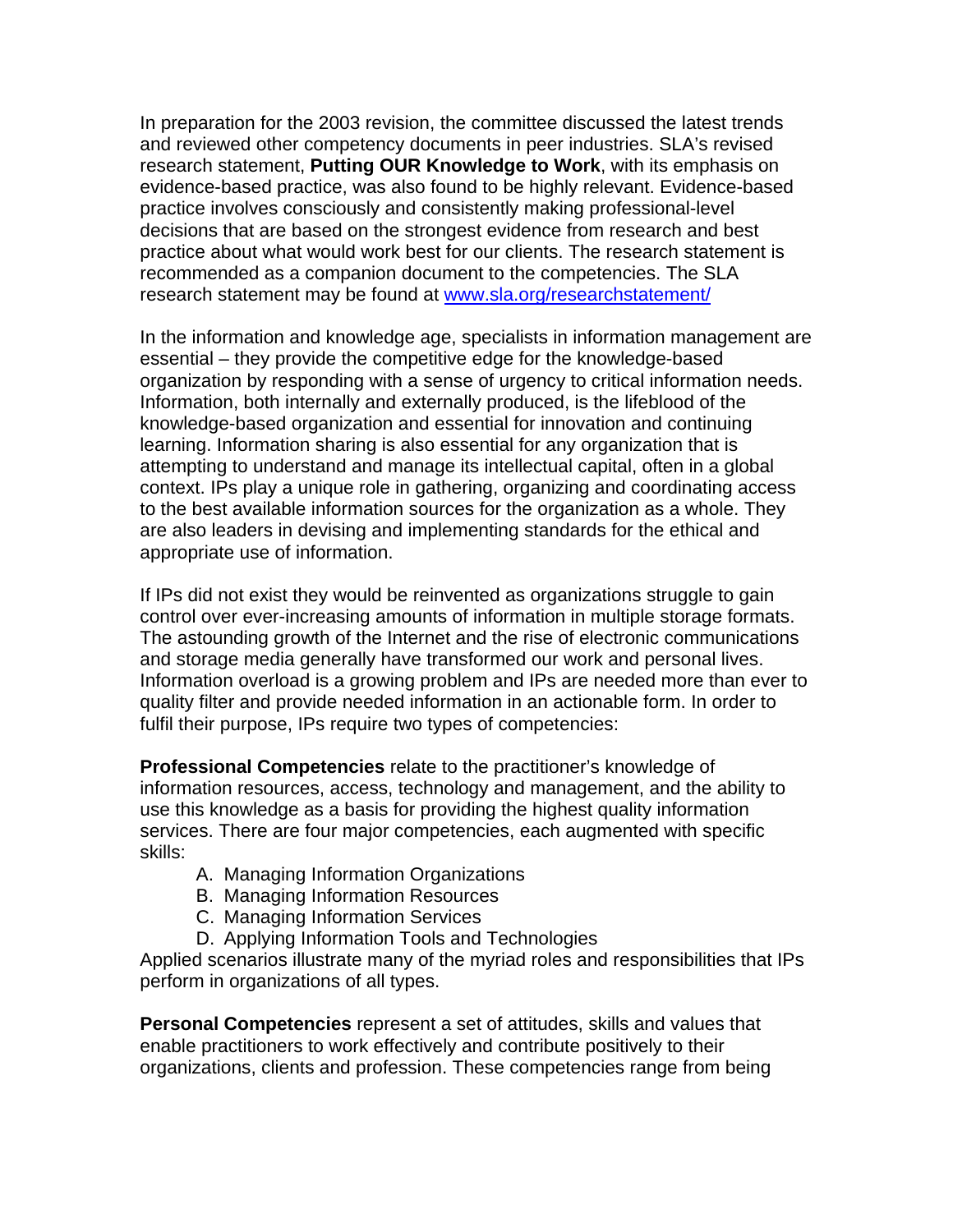strong communicators, to demonstrating the value-add of their contributions, to remaining flexible and positive in an ever-changing environment.

**Core Competencies** anchor the professional and personal competencies. These two core competencies are absolutely essential for every information professional. As educated professionals, IPs understand the value of developing and sharing their knowledge; this is accomplished through association networks and by conducting and sharing research at conferences, in publications and in collaborative arrangements of all kinds. IPs also acknowledge and adhere to the ethics of the profession. The importance of these two cardinal core competencies cannot be emphasized enough; these are paramount to the value and viability of the profession.

The competencies outlined in this document are a set of tools for professional growth, recruitment, and assessment. Specific jobs will require specific sets of competencies at various skill levels. We encourage you to use these competencies to create roadmaps of growth and development for yourself, your colleagues and your organizations.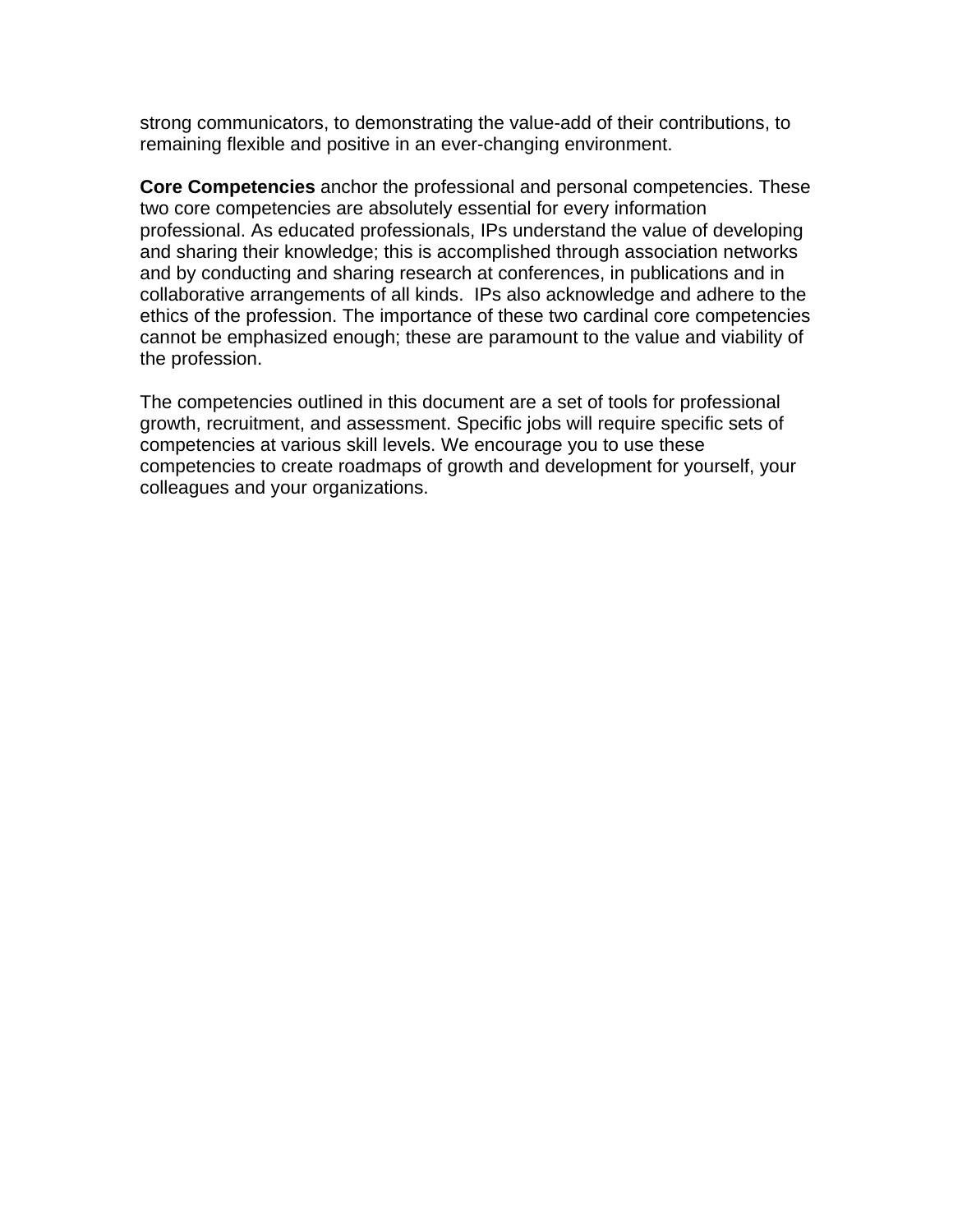## **Core Competencies**

- I. Information professionals contribute to the knowledge base of the profession by sharing best practices and experiences, and continue to learn about information products, services, and management practices throughout the life of his/her career.
- II. Information professionals commit to professional excellence and ethics, and to the values and principles of the profession.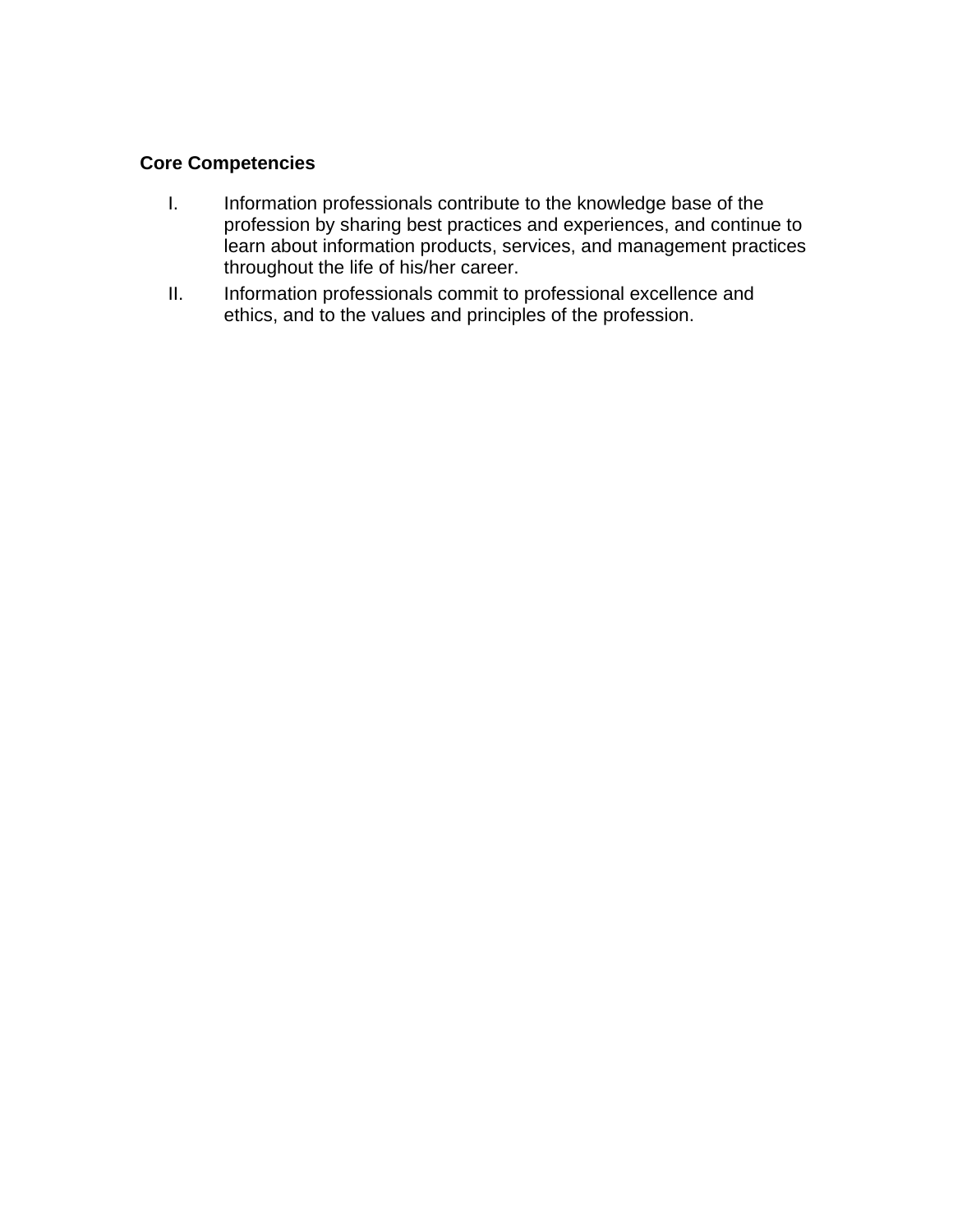# **Professional Competencies**

# *A. Managing Information Organizations*

Information professionals manage information organizations ranging in size from one employee to several hundred employees. These organizations may be in any environment from corporate, education, public, government, to non-profit. Information professionals excel at managing these organizations whose offerings are intangible, whose markets are constantly changing and in which both hightech and high-touch are vitally important in achieving organizational success.

*A.1 Aligns the information organization with, and is supportive of, the strategic directions of the parent organization or of key client groups through partnerships with key stakeholders and suppliers.* 

*A.2 Assesses and communicates the value of the information organization, including information services, products and policies to senior management, key stakeholders and client groups.* 

*A.3 Establishes effective management, operational and financial management processes and exercises sound business and financial judgments in making decisions that balance operational and strategic considerations.* 

*A.4 Contributes effectively to senior management strategies and decisions regarding information applications, tools and technologies, and policies for the organization.* 

*A.5 Builds and leads an effective information services team and champions the professional and personal development of people working within the information organization.* 

*A.6 Markets information services and products, both formally and informally, through web and physical communication collateral, presentations, publications and conversations.* 

*A.7 Gathers the best available evidence to support decisions about the development of new service and products, the modification of current services or the elimination of services to continually improve the array of information services offered.* 

*A.8 Advises the organization on copyright and intellectual property issues and compliance.*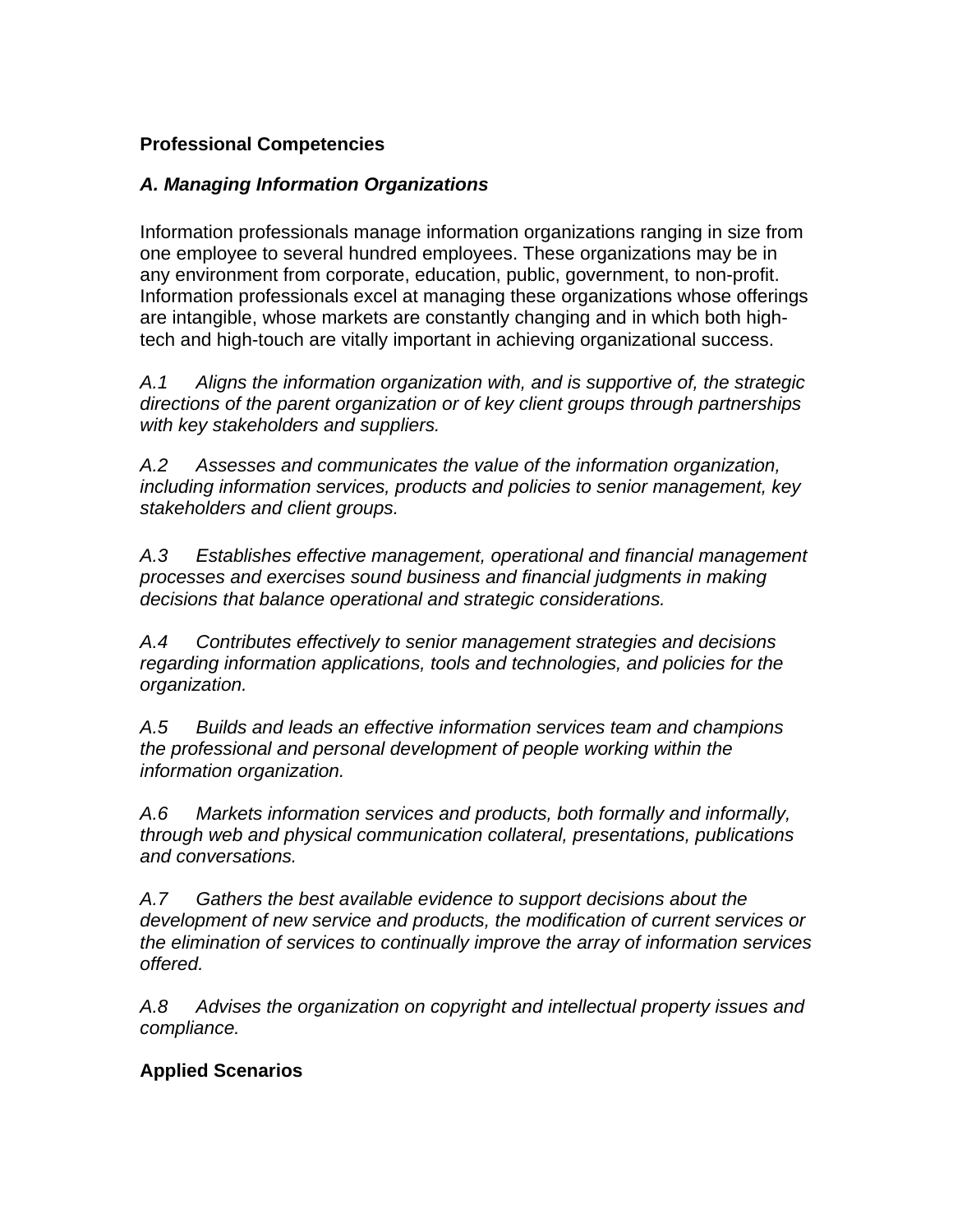- Develops strategic and business plans that support the host organization's goals and that establish long-term stretch targets and near-term priorities for the information organization.
- Inspires a shared vision and creates a compelling mission for the organization that energizes people to work towards achieving its strategies and delighting its clients and key stakeholders.
- Conducts market research of the information behaviors and problems of current and potential client groups to identify concepts for new or enhanced information solutions for these groups. Transforms these concepts into specialized information products and services.
- Sets clear performance expectations linked to organizational strategies and priorities.
- Provides professional development opportunities for staff members.
- Calculates a return on investment for information services and products or develops other measurable contributions of the information organization.
- Clearly demonstrates the value-add of the information organization to clients and key stakeholders through communications with top management.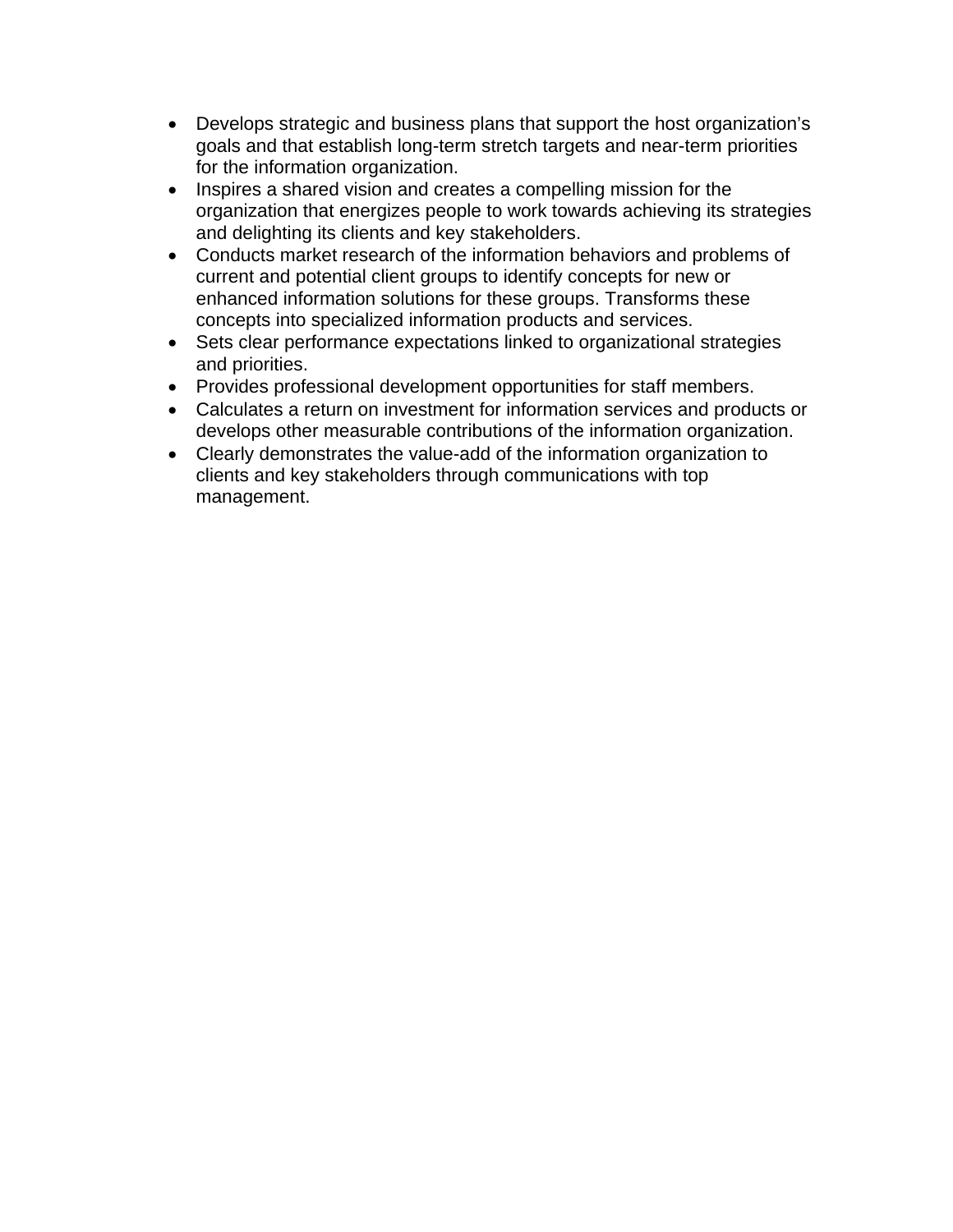# *B. Managing Information Resources*

Information professionals have expertise in total management of information resources, including identifying, selecting, evaluating, securing and providing access to pertinent information resources. These resources may be in any media or format. Information professionals recognize the importance of people as a key information resource.

*B.1 Manages the full life cycle of information from its creation or acquisition through its destruction. This includes organizing, categorizing, cataloguing, classifying, disseminating; creating and managing taxonomies, intranet and extranet content, thesauri etc.* 

*B.2 Builds a dynamic collection of information resources based on a deep understanding of clients' information needs and their learning, work and/or business processes.* 

*B.3 Demonstrates expert knowledge of the content and format of information resources, including the ability to critically evaluate, select and filter them.* 

*B.4 Provides access to the best available externally published and internally created information resources and deploys content throughout the organization using a suite of information access tools.* 

*B.5 Negotiates the purchase and licensing of needed information products and services.* 

*B.6 Develops information policies for the organization regarding externally published and internally created information resources and advises on the implementation of these policies.* 

- IPs are experts in identifying the best information resources, comparing free versus fee resources to determine if value-added features warrant the cost, examining features of resources available from multiple vendors, and providing access to those resources for the organization by negotiating cost-effective contracts with vendors.
- IPs select and secure information resources that are appropriate in terms of format, language, content, coverage and that provide special features that tailor the content and retrieval capabilities to specific needs of the user group;
- IPs may work together to provide group pricing or other cooperative arrangements both inside and outside the organization that provide the maximum value for the investment made.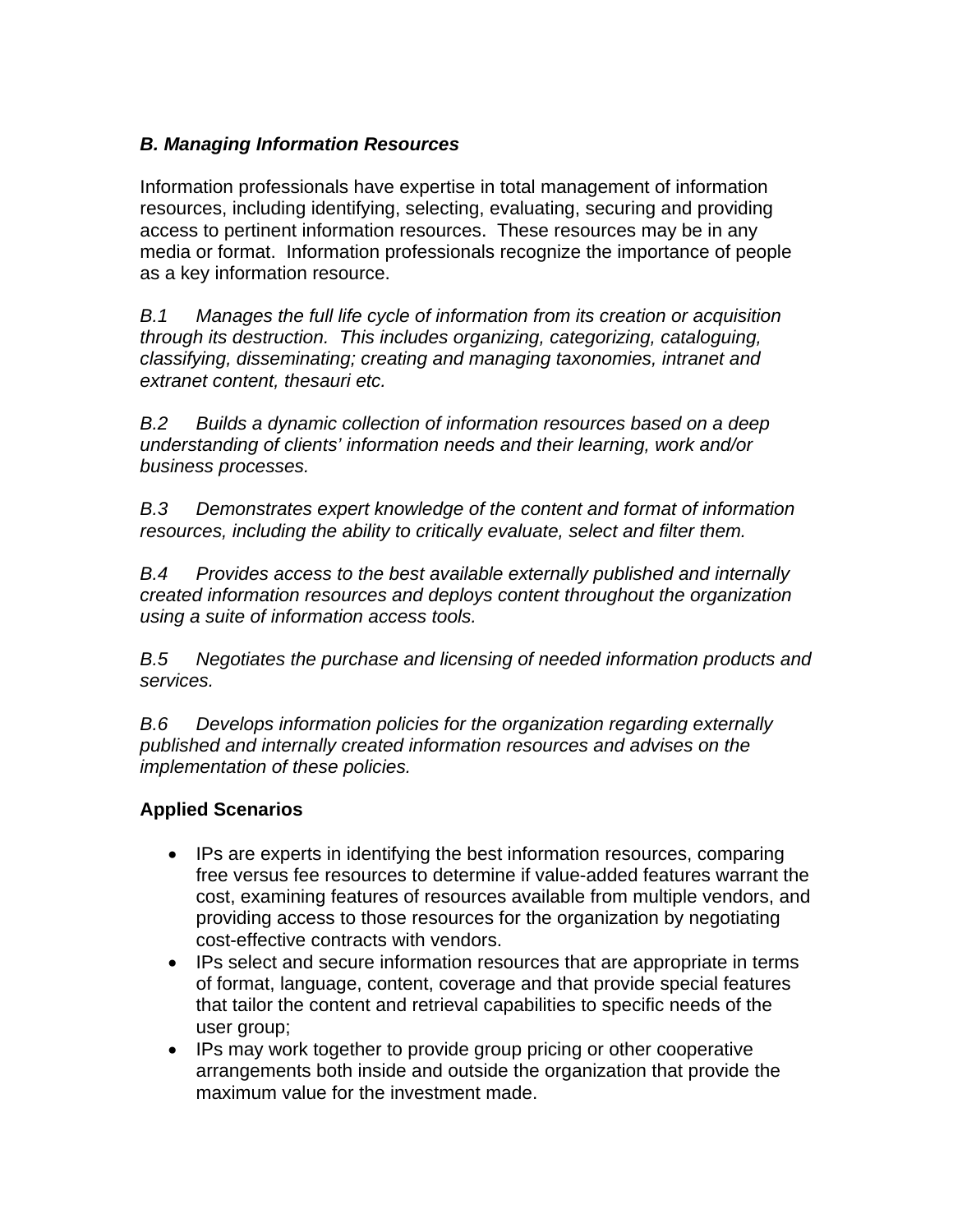- IPs integrate externally published and internally created information resources as well as knowledge resources to create new client-specific information collections and sources.
- IPs may use off-the-shelf information products recognizing that these products could require modifications to meet the needs of specific user groups; IPs then select or design and implement the required modifications.
- IPs select, preserve and make accessible technical reports, standards, best practices guidelines and other internal documents for ongoing use.
- IPs establish document retention schedules and access procedures to meet regulatory requirements.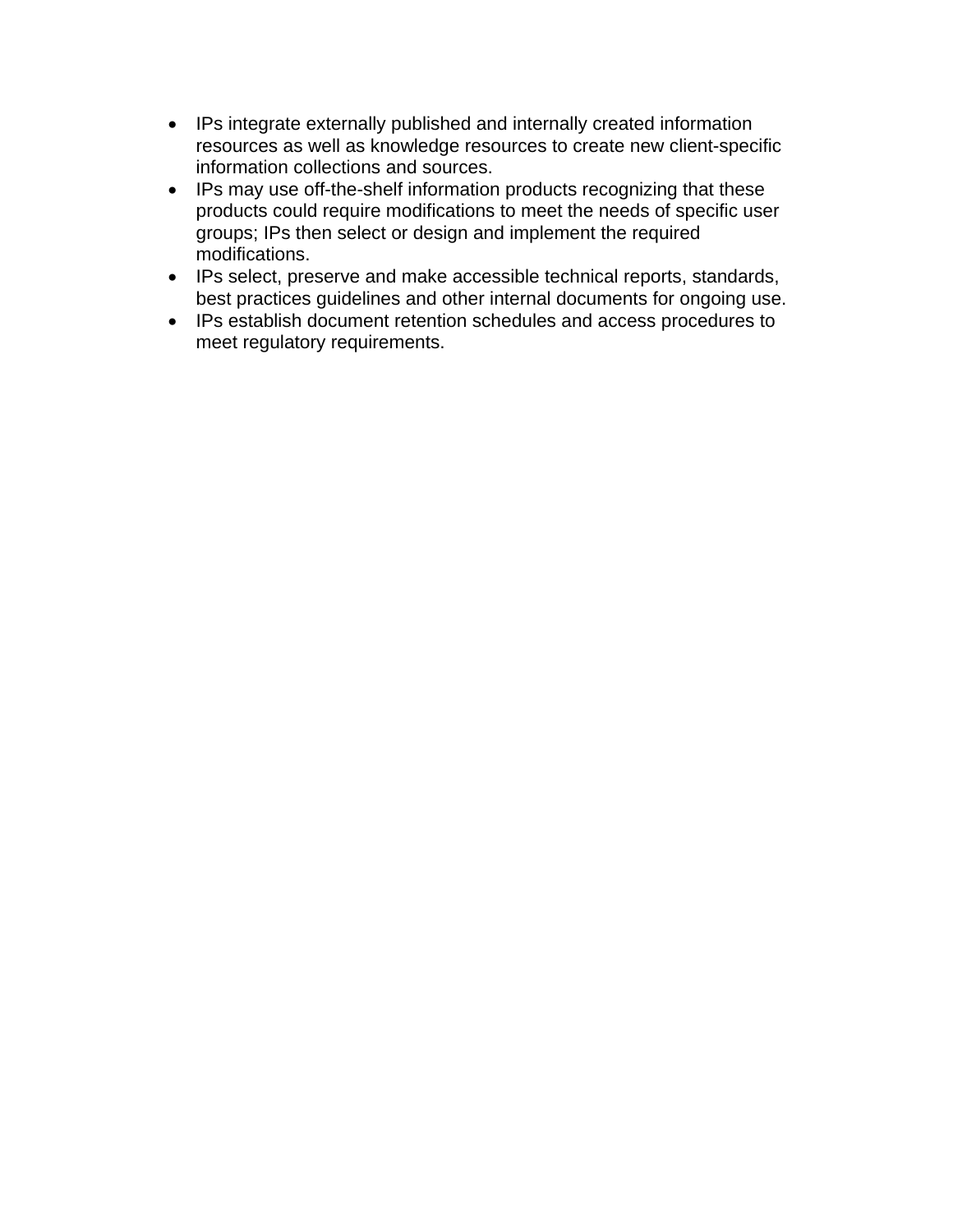# *C. Managing Information Services*

Information professionals manage the entire life cycle of information services, from the concept stage through the design, development, testing, marketing, packaging, delivery and divestment of these offerings. Information professionals may oversee this entire process or may concentrate on specific stages, but their expertise is unquestionable in providing offerings that enable clients to immediately integrate and apply information in their work or learning processes.

*C.1 Develops and maintains a portfolio of cost-effective, client-valued information services that are aligned with the strategic directions of the organization and client groups.* 

*C.2 Conducts market research of the information behaviors and problems of current and potential client groups to identify concepts for new or enhanced information solutions for these groups. Transforms these concepts into customized information products and services.* 

*C.3 Researches, analyzes and synthesizes information into accurate answers or actionable information for clients, and ensures that clients have the tools or capabilities to immediately apply these.* 

*C.4 Develops and applies appropriate metrics to continually measure the quality and value of information offerings, and to take appropriate action to ensure each offering's relevancy within the portfolio.* 

*C.5 Employs evidence-based management to demonstrate the value of and continually improve information sources and services.* 

- Seeks opportunities to work with clients on projects or within their environments or operations to fully understand their processes, information behaviors and how information services can most effectively be utilized.
- Analyzes and synthesizes information into accurate answers or actionable information for clients, and ensures that clients have the tools or capabilities to immediately apply these.
- Customizes information services to better meet the specific needs and usage patterns of clients.
- Develops and delivers specific information packages or alerting services for clients such as competitive intelligence, business intelligence, industry monitors, topic or issue indicators.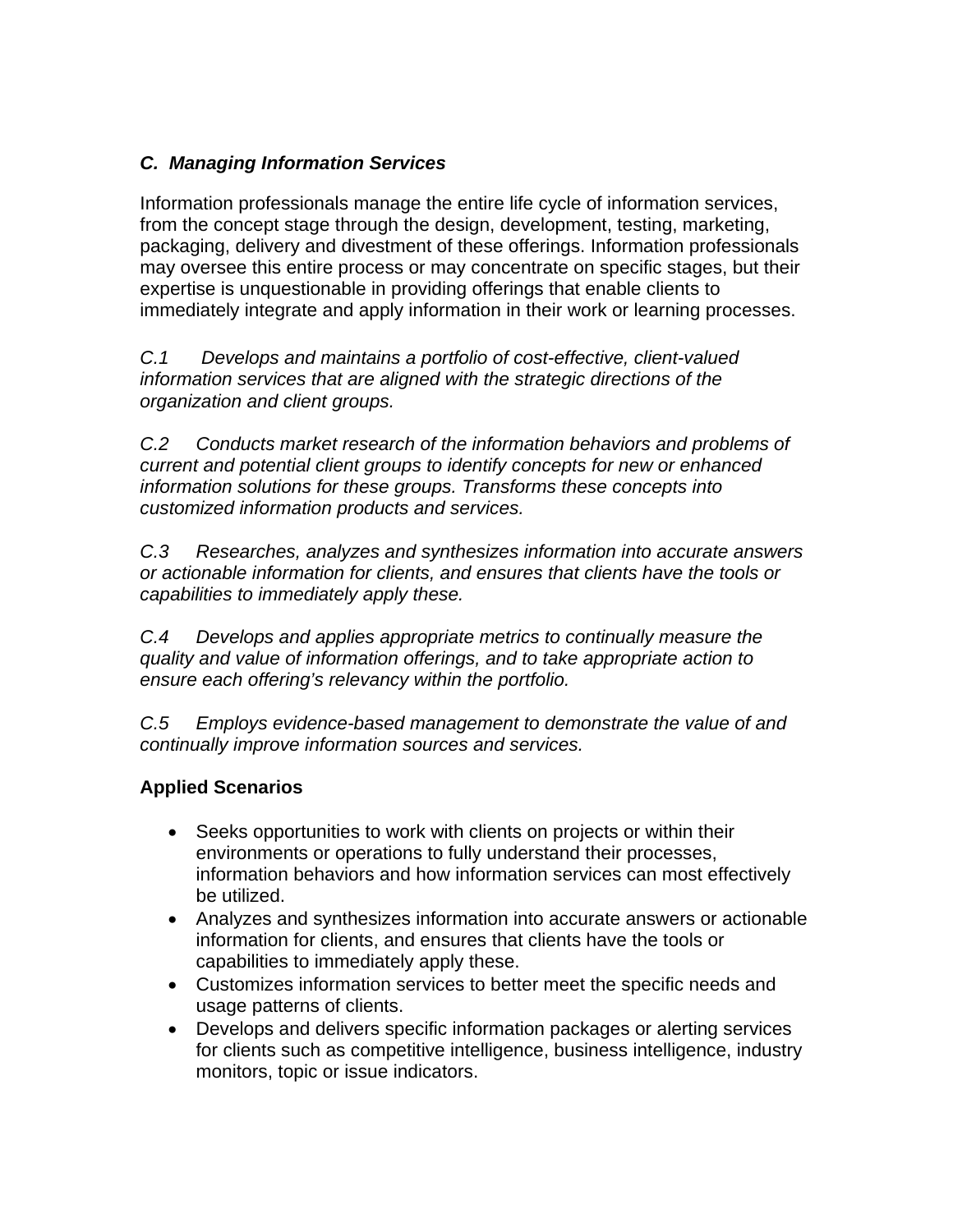- Develops, delivers and manages curricula educating clients in information literacy, Internet usage, and locating and interpreting information sources.
- Uses evidence-based management to present reasoned evidence of a service's value and an organization's abilities.Develops and applies measures of service/product usage, client satisfaction and the organizational or client impact of services and products. Regularly assesses clients' information wants and gaps using market research tools including questionnaires, surveys, interviews, focus groups and observation.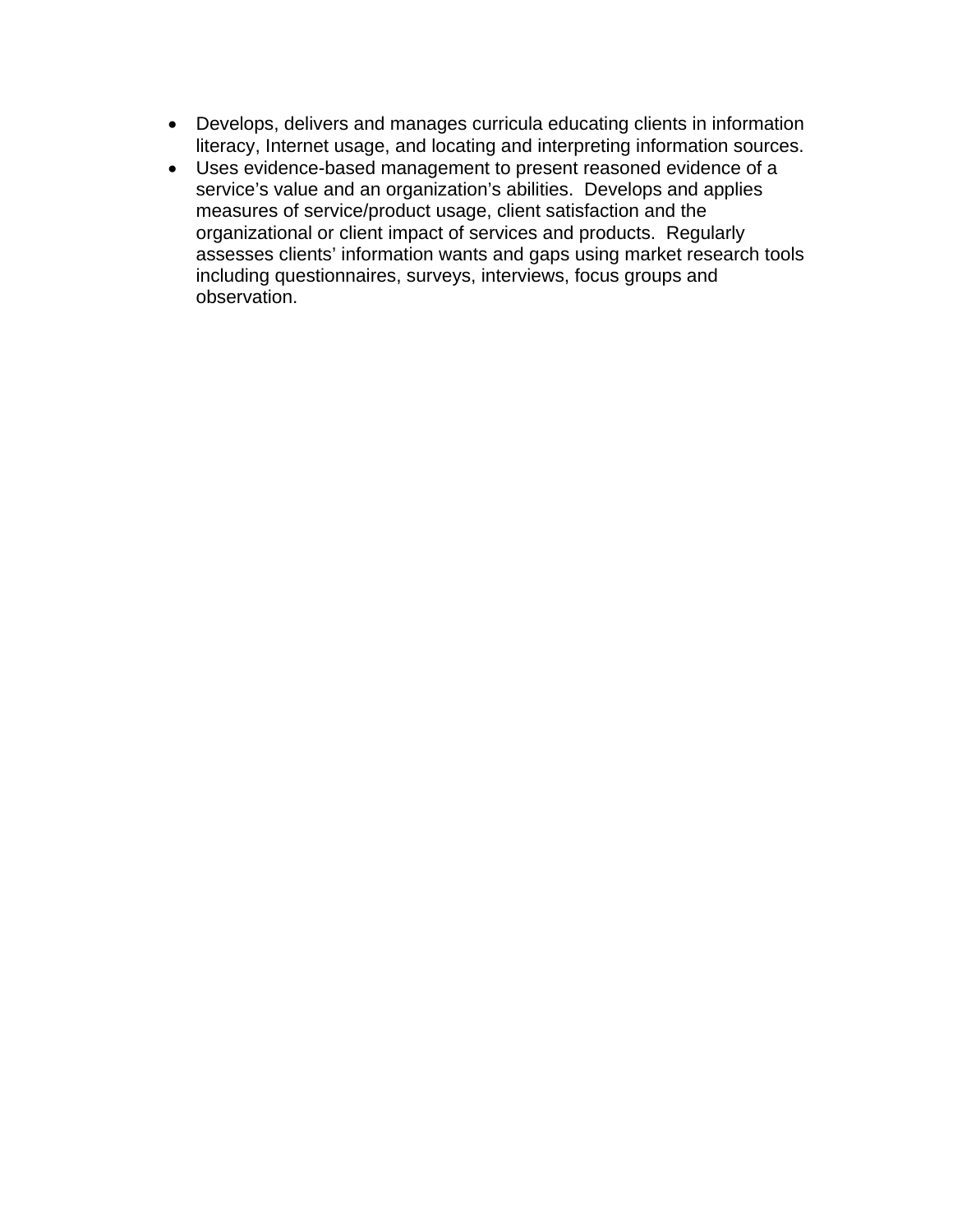# *D. Applying Information Tools & Technologies*

Information professionals harness the current and appropriate technology tools to deliver the best services, provide the most relevant and accessible resources, develop and deliver teaching tools to maximize clients' use of information, and capitalize on the library and information environment of the  $21<sup>st</sup>$  century.

*D.1 Assesses, selects and applies current and emerging information tools and creates information access and delivery solutions* 

*D.2 Applies expertise in databases, indexing, metadata, and information analysis and synthesis to improve information retrieval and use in the organization* 

*D.3 Protects the information privacy of clients and maintains awareness of, and responses to, new challenges to privacy* 

*D.4 Maintains current awareness of emerging technologies that may not be currently relevant but may become relevant tools of future information resources, services or applications* 

- IPs are active partners with technology vendors, providing feedback, suggesting improvements, and keeping the needs of the clients in the forefront.
- IPs maintain awareness of emerging technologies through reading professional and popular documents, participating in peer dialogs, and attending courses, workshops, and conferences. IPs are prepared to advise all levels of the organization on how technology trends will affect the organization and the clients.
- IPs lead technology initiatives in their organizations by forming partnerships, obtaining buy-in of upper management, overseeing the project management life-cycle, and communicating to all critical levels of the organization.
- IPs test, select and use new technology tools as they are developed.
- IPs maintain awareness of the latest policy and legislative initiatives that will impact privacy, accessibility, and openness of information use and transfer, and of technology deployment.
- IPs educate others in the use of information tools and technologies in a variety of ways, from training people in finding the information they want on the Internet or in proprietary databases to integrating information tools into their clients' workflow or curriculum.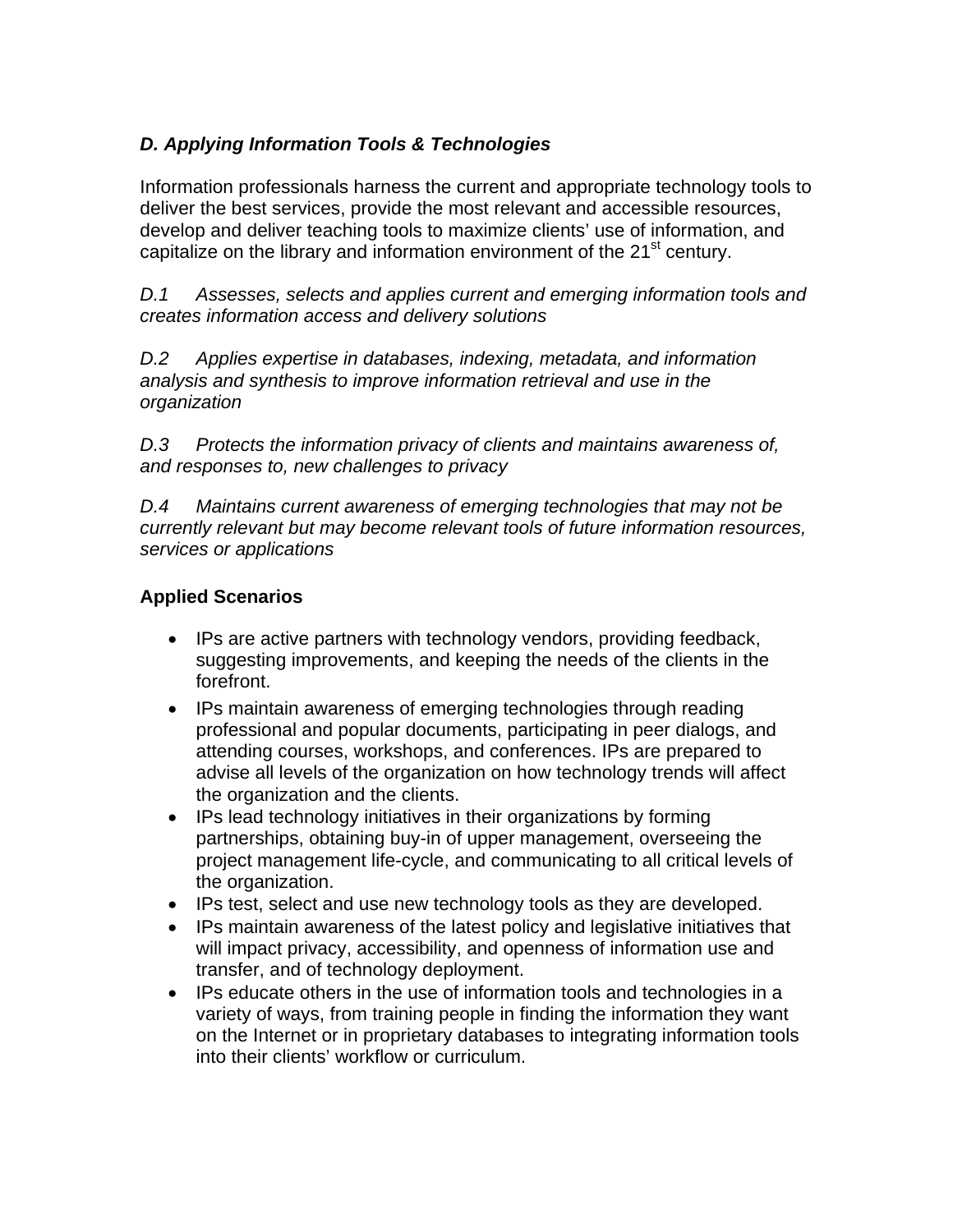## **Personal Competencies**

Every information professional:

- *Seeks out challenges and capitalizes on new opportunities*
- *Sees the big picture*
- *Communicates effectively*
- *Presents ideas clearly; negotiates confidently and persuasively*
- *Creates partnerships and alliances*
- *Builds an environment of mutual respect and trust; respects and values diversity*
- *Employs a team approach; recognizes the balance of collaborating, leading and following*
- *Takes calculated risks; shows courage and tenacity when faced with opposition*
- *Plans, prioritises and focuses on what is critical*
- *Demonstrates personal career planning*
- *Thinks creatively and innovatively; seeks new or 'reinventing' opportunities*
- *Recognizes the value of professional networking and personal career planning*
- *Balances work, family and community obligations*
- *Remains flexible and positive in a time of continuing change*
- *Celebrates achievements for self and others*

#### **Applied Scenarios as prepared by the Competencies Development Committee, January 2004**:

#### *Seeks out challenges and capitalizes on new opportunities*

- Actively pursues new roles in the organization that require an information leader.
- Demonstrates that their professional knowledge and skills solve a variety of information problems in a wide range of settings.
- Foresees changes impacting clients or patrons and aggressively explores services and programs options and offerings.
- Helps others develop their new ideas.
- Views and uses technology as an enabler of new information ideas, products and services.

#### *Sees the big picture*

- Understands the environment in which her/his parent organization is operating and how the library or information services contribute towards those operations.
- Views the library and its information services as part of the bigger process of making informed decisions; gives the highest priority to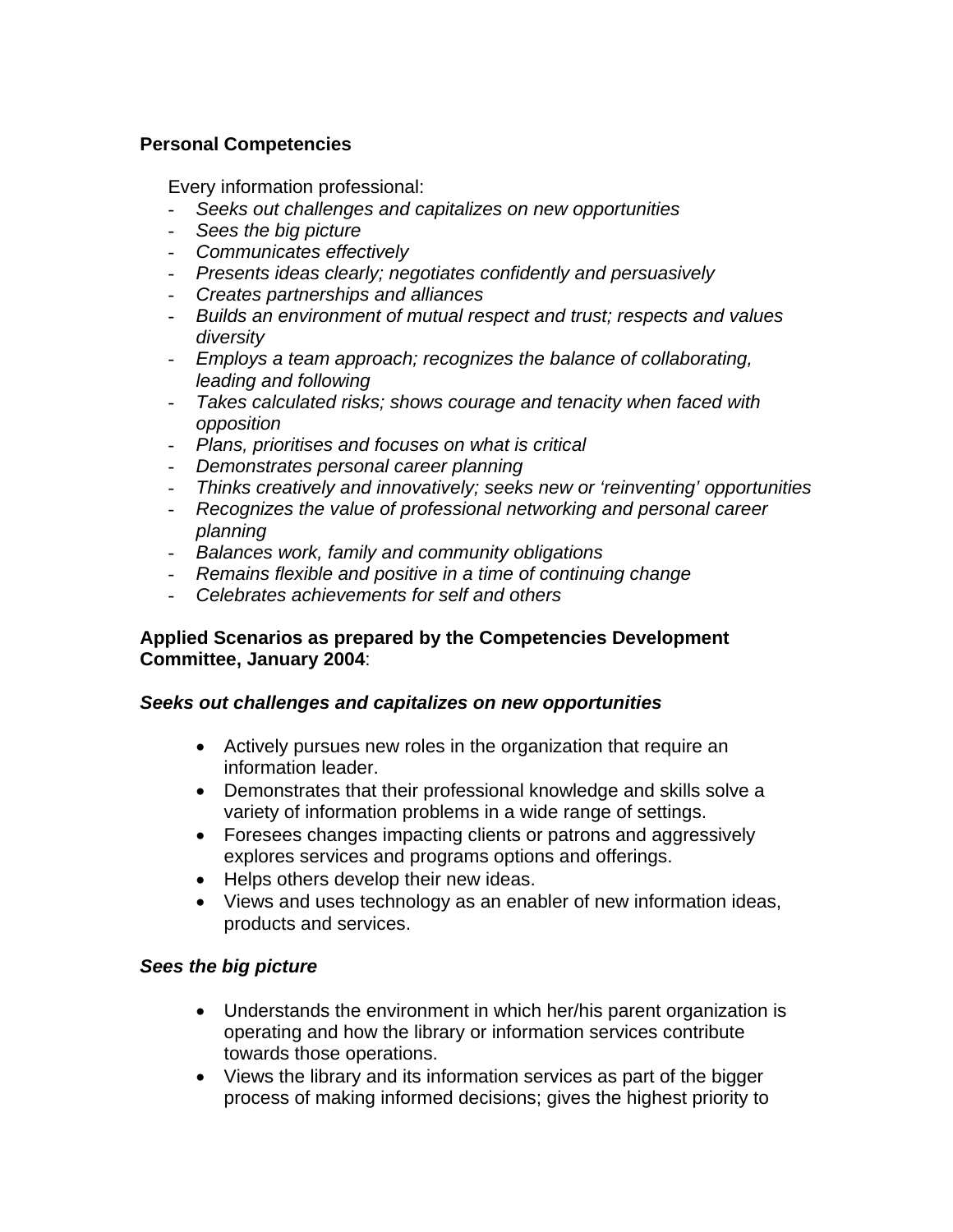demands and projects critical to the organization's competitive advantage.

• Monitors major trends and world events that may impact the parent organization and/or the library profession; considers the impacts of these trends and pro-actively realigns library and information services to take advantage of them.

## *Communicates effectively*

- Presents ideas clearly, succinctly and enthusiastically, either verbally or in writing, always in the 'language' of the audience, and with an understanding of their perceptions and perspectives.
- Demonstrates a professional, approachable presentation style with all audiences.
- Actively listens, considers and then responds.
- Requests feedback on communications skills and uses it for selfimprovement.

### *Presents ideas clearly; negotiates confidently and persuasively*

- Conveys effective, clear and assertive messages and coaches others to do the same.
- Believes in his/her ability to provide the best possible information service and relays that message to staff, management and clients alike.
- Demonstrates well-honed negotiation skills and the ability to secure the terms most beneficial for all concerned.

# *Creates partnerships and alliances*

- Seeks alliances with other functions in the organization, such as information technology or human resources, to optimize complementary knowledge and skills.
- Forms partnerships with other libraries or information services inside or outside the organization to optimize resource sharing.
- Seeks alliances with content and technology suppliers and other information providers to improve products, services and operations.
- Seeks alliances with researchers in faculties of library and information studies to conduct relevant and practical studies.

### *Builds an environment of mutual respect and trust; respects and values diversity*

- Treats others with respect and values diversity.
- Knows own strengths and the complementary strengths of others.
- Delivers on time and on target and expects others to do the same.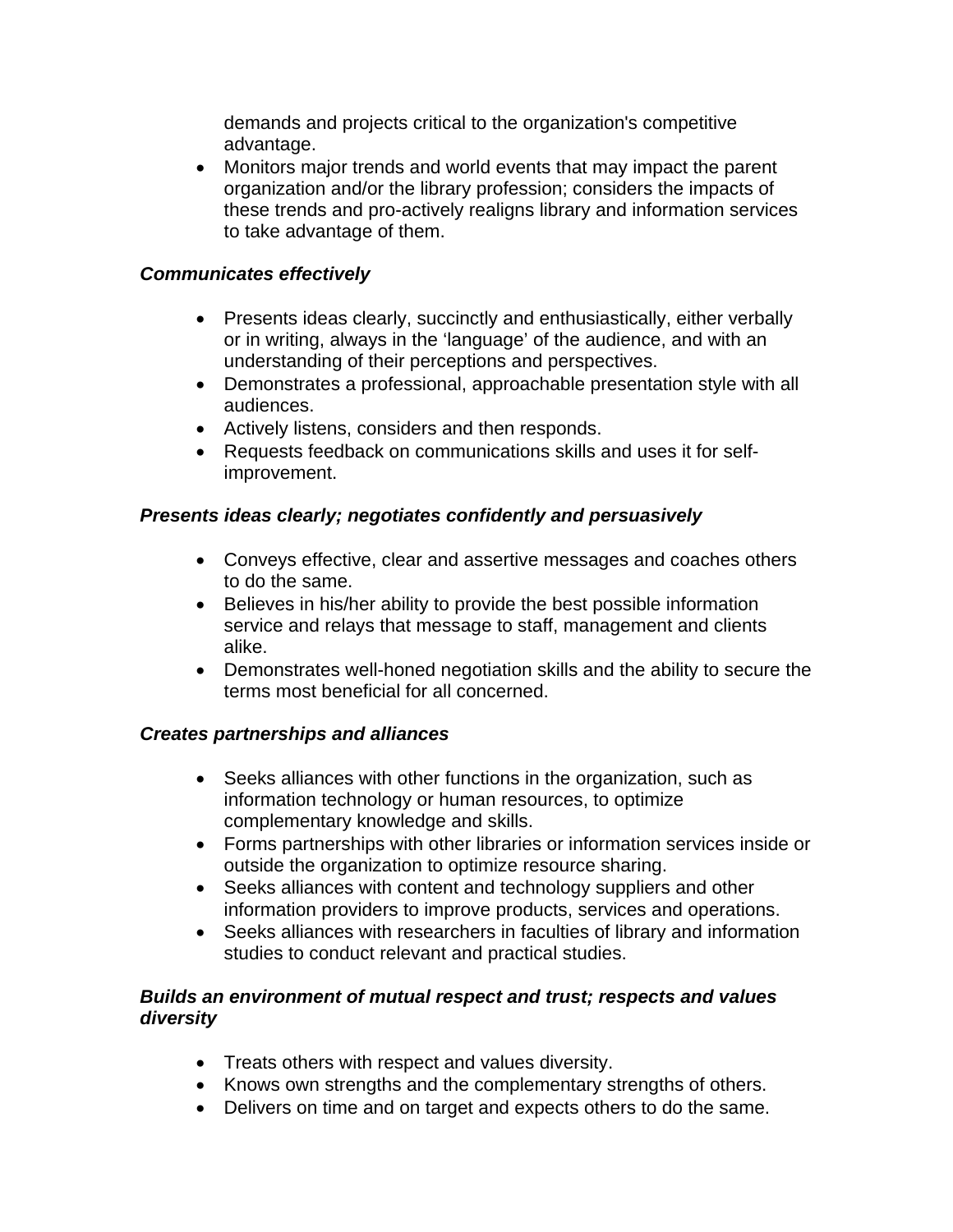- Creates a problem-solving environment in which everyone's contribution is valued and acknowledged, and helps others optimize their contribution.
- Advocates for a work environment that encourages and supports ongoing knowledge development and that values the contribution of people.

## *Employs a team approach; recognizes the balance of collaborating, leading and following*

- Works as part of the team regardless of his/her position or level.
- Develops and uses leadership and collaboration skills.
- Keeps abreast of trends in leadership skills and styles, using this knowledge to help self and others develop the most effective and appropriate approaches in different contexts. Willing to share leadership or to follow when this is in the best interests of all involved.
- Mentors other team members and asks for mentoring from others when it is needed.

### *Takes calculated risks; shows courage and tenacity when faced with opposition*

- Shows courage when faced with opposition.
- Works closely with those in power who may say 'no' to clearly understand what's required to arrive at 'yes.'
- Asks "what's the worst that can happen?" and, if they can live with the answer, goes for it.

# *Plans, prioritizes and focuses on what is critical*

- Recognizes that in order to use resources (including human resources, content and financial resources) most effectively, ongoing, careful planning is required.
- Refuses to let the 'cry of the urgent' drown out the 'drone of the critical' if the urgent is not aligned with where the library or service organization is strategically headed.
- Incorporates strategic imperatives into the individual goals and objectives of self and others to ensure long-term plans drive daily decisions and operations.
- Regularly reviews plans to ensure the organization is still on track or is responsive to unforeseen developments.

#### *Demonstrates personal career planning*

• Is committed to a career that involves ongoing learning and personal growth. Takes personal responsibility for finding these opportunities for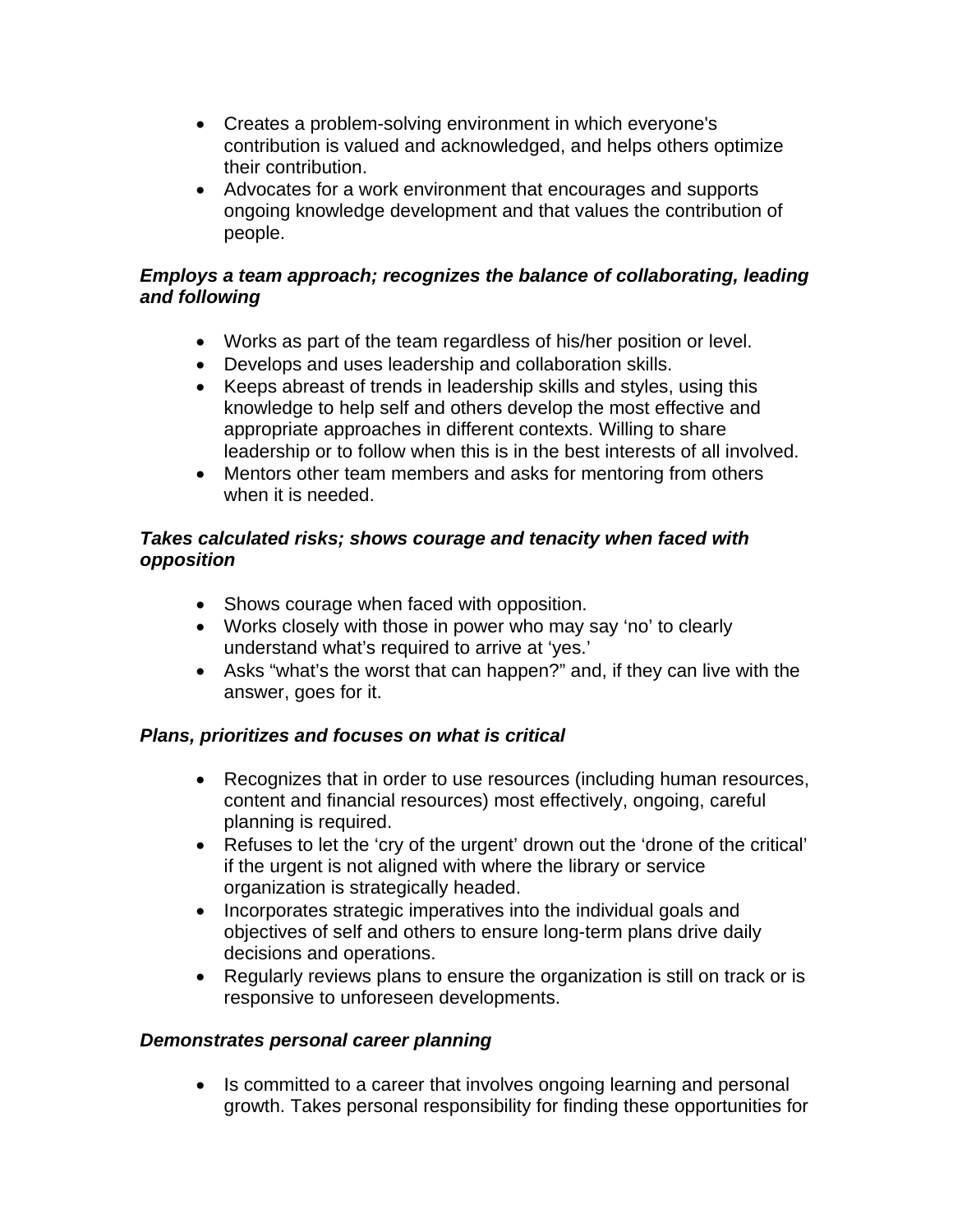learning and enrichment as well as for long-term career planning. Maintains a strong sense of self-worth based on the achievement of a balanced set of evolving personal and professional goals.

- Seeks out performance feedback from management, clients and/or mentors and uses it for continuous improvement.
- Envisions his/her individual 'preferred' future and maps a path to arrive there successfully.

# *Thinks creatively and innovatively; seeks new or 'reinventing' opportunities*

- Pursues positions or projects outside the information service department or library to gain a better understanding of how other functions apply information in their work; uses this understanding to create inventive services and programs that are indispensable to patrons and clients.
- Regularly scans for new ideas both within and beyond the library field to anticipate the future, "guesstimate" the implications and carve out new opportunities.
- Looks at existing operations, processes and services and asks "why?" Examines changes to these operations, processes and services and asks "why not?"

# *Recognizes the value of professional networking*

- Actively contributes to and participates in SLA and other professional associations, sharing insight, knowledge and skills; bench marks against other information service providers and to form partnerships and alliances.
- Recognizes the need for a forum where information professionals can communicate with each other and speak with one voice on important information policy issues, such as copyright and the global information infrastructure.
- Contributes towards the building and maintenance of a strong profession, thereby enhancing its value in the eyes of colleagues, clients and the broader community.

#### *Balances work, family and community obligations*

• Supports self and others in the continual search for a balanced lifestyle. Optimises opportunities for all those involved to lead healthy and satisfying professional and personal lives.

# *Remains flexible and positive in a time of continuing change*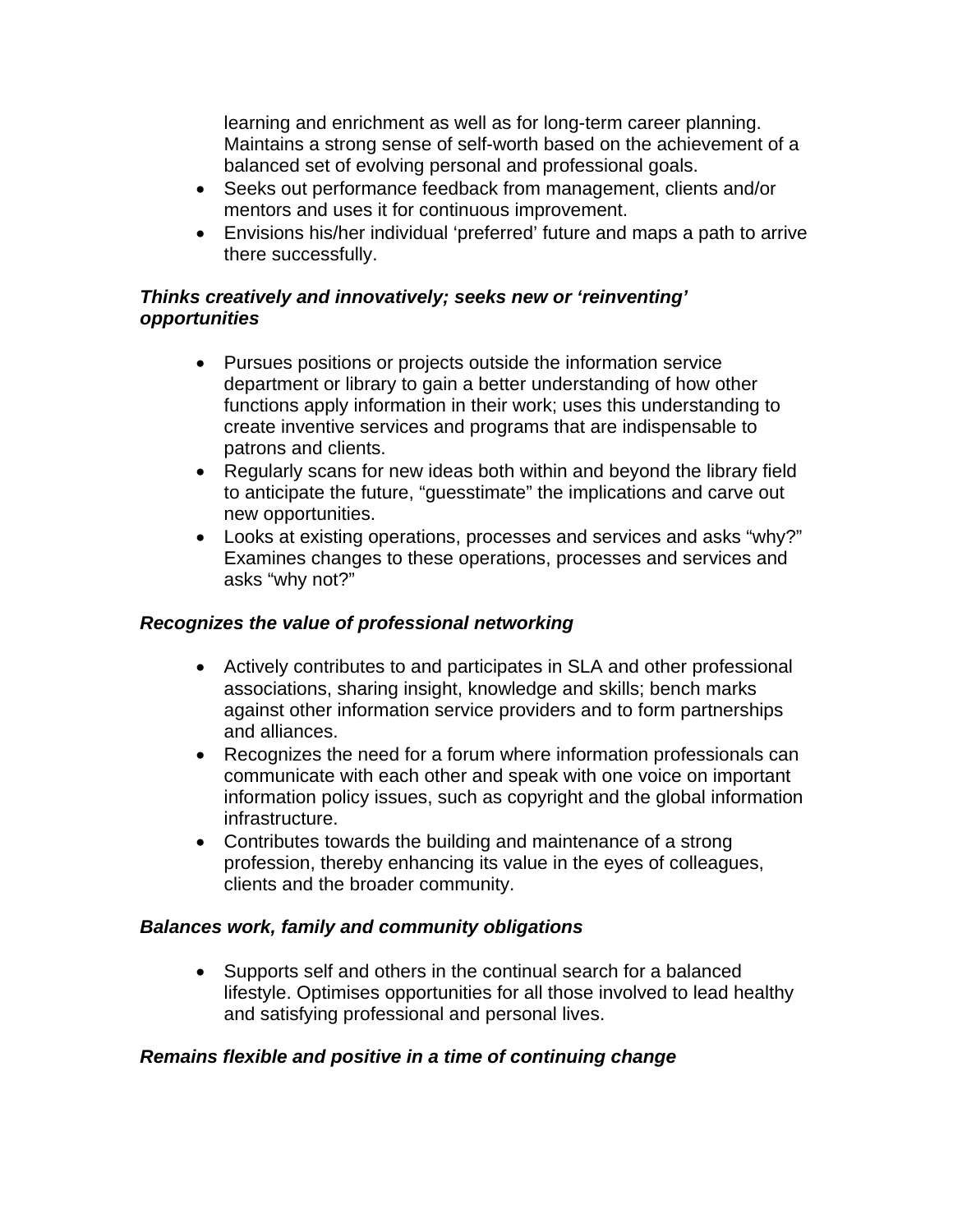- Willingly assumes different responsibilities at different points in time that respond to changing needs.
- Maintains a positive attitude and helps others to do the same.
- Seeks solutions and initiates problem-solving processes.

### *Celebrates achievements for self and others*

- Nominates employees and colleagues for awards in the organization, association or community.
- Creates and contributes towards an environment where achievements, large and small, are acknowledged, celebrated and rewarded.
- Knows that "little things count" and encourages mutual support and sharing in the organization and within the profession.
- Celebrates own success and that of others; takes pride in a job well done.